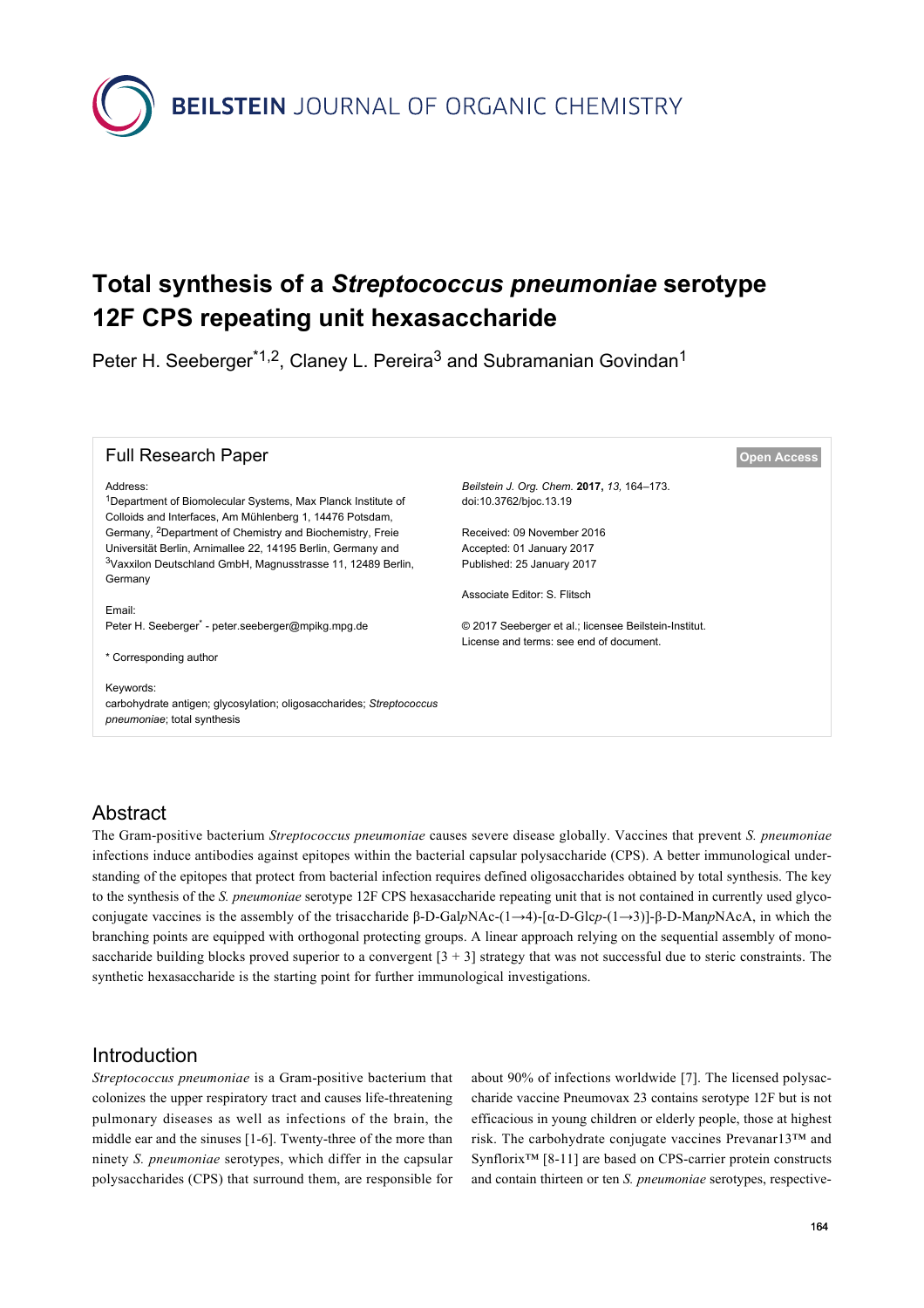ly, but not 12F [\[12,13\]](#page-8-3). The *S. pneumoniae* serotypes 12A [\[14\]](#page-8-4) and 12F [\[15\]](#page-8-5) combined account for more than 4% of pneumococcal disease [\[16\]](#page-8-6), whereby 12F ([Figure 1](#page-1-0)) dominates with 85% [\[17\].](#page-8-7) In order to improve current glycoconjugate vaccines additional serotypes such as 12F should be included in nextgeneration preparations [\[18\]](#page-8-8).

<span id="page-1-0"></span>

Synthetic oligosaccharides are important tools for the identification of vaccine epitopes and have been the key to the creation of monoclonal antibodies that serve as tools for vaccine design

[\[19\]](#page-8-9) and for the detection of pathogenic bacteria such as *Bacillus anthracis* [\[20,21\].](#page-8-10) *S. pneumoniae* 12F CPS consists of hexasaccharide repeating units containing the  $[\rightarrow 4)-\alpha$ -L-Fuc*p*NAc-(1→3)-β-D-Gal*p*NAc-(1→4)-β-D-Man*p*NAcA-(1→] polysaccharide backbone with a disaccharide branch at C3 of β-D-Man*p*NAcA and C3 of α-L-Fuc*p*NAc [\[15\].](#page-8-5) We established a total synthesis of the hexasaccharide repeat unit as a first step toward a detailed immunological analysis of *S. pneumoniae* 12F.

# Results and Discussion

**Retrosynthetic analysis.** Initially, a convergent  $[3 + 3]$  synthesis of the repeating unit hexasaccharide **1** was envisioned. The union of trisaccharides **2** and **3** ([Scheme 1](#page-1-1), route A) was identified as the key step. The outcome of this late-stage block coupling was deemed risky considering the poor nucleophilicity of the C4 hydroxy group of the β-mannosazide in **3** combined with steric bulk around the acceptor. Trisaccharides **2** and **3** can be derived from differentially protected common building blocks that carry *tert*-butyldimethylsilyl (TBS), benzoate (Bz) or acetate (Ac) ester and 2-naphthylmethyl (NAP) protecting groups that can be removed sequentially to allow for glycosylation of the liberated hydroxy groups. Formation of the  $β$ -mannosazide glycoside containing a protected  $C<sub>5</sub>$  amino linker that serves in the final product as an attachment point for

<span id="page-1-1"></span>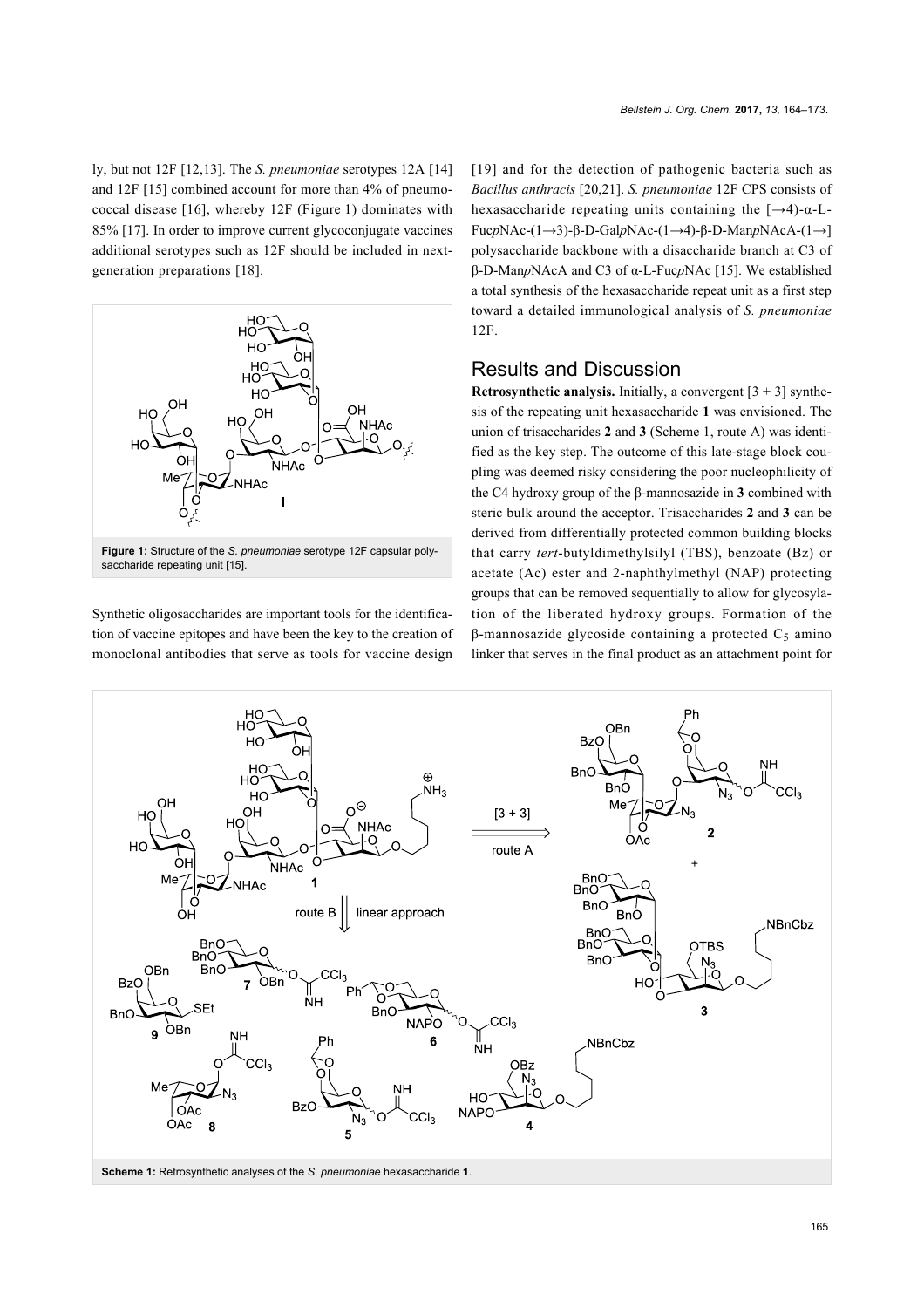glycan array surfaces or carrier proteins was central to the assembly of trisaccharide **3**. To avoid a challenging and often unselective β-mannoside formation step we resorted to glucose–mannose conversion by inversion of the C2 stereocenter following selective installation of a *trans*-glucosidic linkage. Differentially protected thioglucoside **11** [\[22\]](#page-8-11) is equipped with a participating C2 levulinyl ester that is replaced by an axial azido group following β-glucoside formation [\[23\]](#page-8-12).

Alternatively, a linear synthetic strategy in which the sterically hindered C4 hydroxy group would be glycosylated first, followed by the C3 hydroxy group of β-mannosazide building block **4**, was designed in case the convergent approach proved unsuccessful [\(Scheme 1](#page-1-1), route B).

**Building block synthesis.** The accessibility of differentially protected monosaccharide building blocks is a prerequisite for the successful total synthesis of any complex glycan. The synthesis of the mannosazide building block was the first challenge to be addressed. Installation of a C2-participating levulinyl ester protecting group ensured selective formation of the *trans*-glycoside upon activation of **11** by NIS/TfOH in the

presence of the  $C_5$  linker to produce glucoside 12 in 70% yield [\[24\].](#page-8-13) Cleavage of the C2 levulinyl ester of **12** by treatment with hydrazine acetate furnished **13**, which was to be carried forward into the C2 inversion step. Conversion of **13** to the corresponding C2 triflate upon treatment with triflic anhydride in pyridine was not successful. Even model thioglycoside **10** failed to react to the corresponding glycosyl triflate under similar conditions ([Scheme 2\)](#page-2-0).

The problems associated with the lengthy and low yielding synthetic sequence prompted us to explore a different approach to obtain the key mannosazide building block ([Scheme 3](#page-2-1)). Partially protected mannosazide thioglycoside **16** was prepared in seven steps from α-*O*-methylglucose following a published procedure [\[25\]](#page-8-14). Silylation of the C3 hydroxy group furnished thioglycoside 17. Glycosylation of the  $C_5$  linker by activation of **17** using NIS/TfOH as the promoter at −20 °C produced mainly β-mannoside **15** (4:1 β:α) [\[26\]](#page-8-15). The identity of the β-isomer was confirmed by NMR analysis  $($ <sup>1</sup> $J$ <sub>CH</sub> β = 159.0 Hz, see [Support](#page-8-16)[ing Information File 1](#page-8-16)). Cleavage of the silyl ether by TBAF treatment of **15** afforded the β-mannosazide building block **18**.

<span id="page-2-0"></span>

Scheme 2: Attempted synthesis of mannosazide building block 15. Reagents and conditions: (a) levulinic acid, DCC, DMAP, CH<sub>2</sub>Cl<sub>2</sub>, 82%; (b) NIS, TfOH, HO(CH<sub>2</sub>)<sub>5</sub>NBnCbz, CH<sub>2</sub>Cl<sub>2</sub>, -20 °C, 70%; (c) N<sub>2</sub>H<sub>4</sub>, AcOH, pyridine, CH<sub>2</sub>Cl<sub>2</sub>, 70%; (d) Tf<sub>2</sub>O, pyridine, CH<sub>2</sub>Cl<sub>2</sub>, 0 °C to rt.

<span id="page-2-1"></span>

**Scheme 3:** Synthesis of mannosazide building block **18**. Reagents and conditions: (a) TBSCl, imidazole, DCM, 0 °C to rt, 85%; (b) NIS, TfOH, HO(CH<sub>2</sub>)<sub>5</sub>NBnCbz, CH<sub>2</sub>Cl<sub>2</sub>, -20 °C, 61%; (c) TBAF, THF, 0 °C, 80%.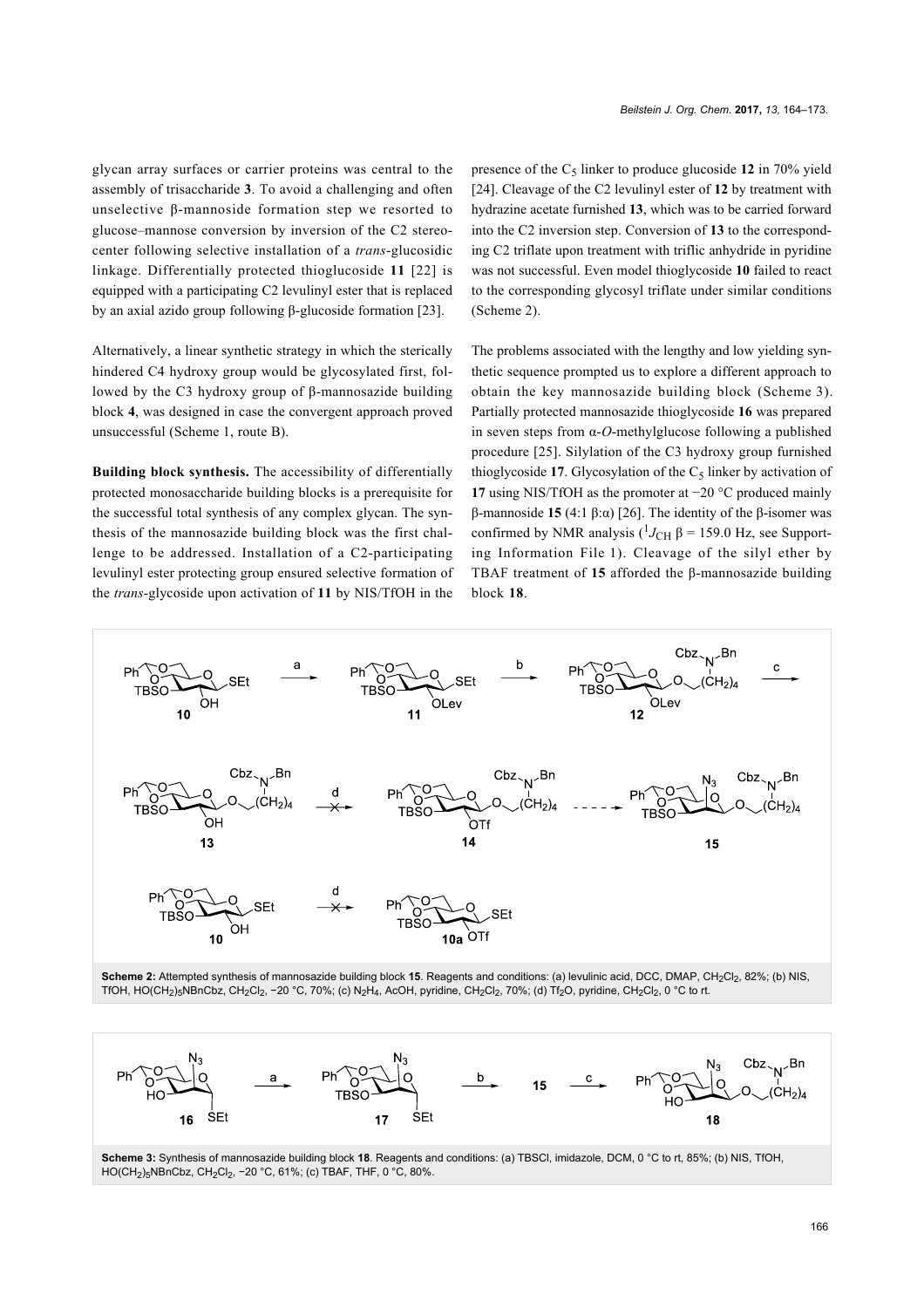**Convergent**  $[3 + 3]$  **synthesis.** Synthesis of the reducing-end trisaccharide **3** [\(Scheme 1\)](#page-1-1) commenced with the assembly of the α-1→2 linked diglucoside **19** by union of the monosaccharide building blocks **10** and **7** [\[27\]](#page-8-17) in a dichloromethane–ether (enables alpha selectivity) mixture in 56% yield ([Scheme 4\)](#page-3-0). Removal of the silyl ether and benzylidene groups of **19** yielded triol **20** before benzylation afforded disaccharide thioglycoside building block **21**. Activation of disaccharide **21** resulted in the glycosylation of mannosazide acceptor **18** ([Scheme 3](#page-2-1)) to form the corresponding α-linked trisaccharide, which, subsequent to removal of the 4,6-benzylidene group under acidic conditions, provided diol **22** that was in turn converted into reducing-end trisaccharide **3** by selective placement of a TBS ether [\[28\]](#page-8-18) on the primary alcohol ([Scheme 4](#page-3-0)).

With reducing-end trisaccharide **3** in hand, we turned our attention to the synthesis of trisaccharide **2**, which required the availability of three differentially protected monosaccharide building blocks: **8**, **9** and **26** ([Scheme 5](#page-4-0)). Protected building block **26** was obtained in four steps from known galactosylazide selenide **23** [\[29\].](#page-8-19) Acetylation of the C3 hydroxy group of **23** furnished fully differentially protected selenoglycoside **24** in 82% yield. Hydrolysis of the selenoglycoside using NIS in aqueous THF produced hemiacetal **25** that was silylated prior to selective saponification of the C3 *O*-acetate to yield building block **26** ([Scheme 5](#page-4-0)).

Fucosazide building block **8** was derived from diacetyl fucal **27** that in turn was prepared in two steps from L-fucose [\[30\]](#page-8-20).

Azido-selenation of **27** and hydrolysis of the seleno fucosazide with NIS in aqueos THF [\[31\]](#page-8-21) provided hemiacetal **28**, which was subsequently converted to the fucosyl trichloroacetimidate building block **8** ([Scheme 5\)](#page-4-0). Galactosyl thioglycoside **9** was prepared from D-galactose following published procedures [\[32\]](#page-8-22). Reductive opening of the benzylidene acetal of known galactosyl thioglycoside **29** [\[33\]](#page-8-23) with triethylsilane [\[34\]](#page-8-24) in TFA/  $CH_2Cl_2$  liberated the C4 hydroxy group of 30, which was subsequently benzoylated to ensure remote participation in **9** for the preferential formation of *cis*-glycosides ([Scheme 5](#page-4-0)) [\[35\].](#page-8-25)

With the three building blocks **8**, **9** and **26** in hand, the assembly of the non-reducing end trisaccharide **2** commenced. The union of **8** and **26** produced the α-linked disaccharide **31** in 74% yield and excellent  $\alpha$ -selectivity due to remote participation of the C<sub>2</sub> and C3 acetate esters present in the fucosazide donor ([Scheme 6\)](#page-4-1). Preparation of the site for the downstream glycosylation, the C3 hydroxy group in the fucosazide moiety, to obtain **35**, required several protecting group manipulation steps: cleavage of the two acetate esters of **31** to produce diol **32** was followed by the reaction with trimethyl orthoacetate to provide the ortho-ester **33**, which was regioselectively opened under acidic conditions to afford disaccharide acceptor **34** containing a C3 hydroxy group [\[28\]](#page-8-18). Glycosylation of disaccharide **34** using galactose building block **9**, activated by NIS/triflic acid, produced trisaccharide **35** with high α-selectivity by virtue of the C4-participating benzoyl ester protecting group of **9** [\[36\]](#page-9-0). Trisaccharide **35** was transformed into a glycosylating agent by

<span id="page-3-0"></span>

Scheme 4: Synthesis of the reducing-end trisaccharide 3. Reagents and conditions: (a) TMSOTf, (CH<sub>3</sub>CH<sub>2</sub>)<sub>2</sub>O/CH<sub>2</sub>Cl<sub>2</sub> (4:1), −20 °C, α/β = 4:1, 70%; (b) *p*-TsOH, CH3OH/CH2Cl2 (1:1), rt, 70%; (c) NaH, benzyl bromide, THF/DMF (1:1), 0 °C to rt, 90%; (d) **18**, NIS, TfOH, (CH3CH2)2O/CH2Cl2, (4:1), −20 °C, 61%; (e) *p*-TsOH, CH<sub>3</sub>OH, rt, 90%; (f) TBSCI, imidazole, CH<sub>2</sub>Cl<sub>2</sub>, rt, 93%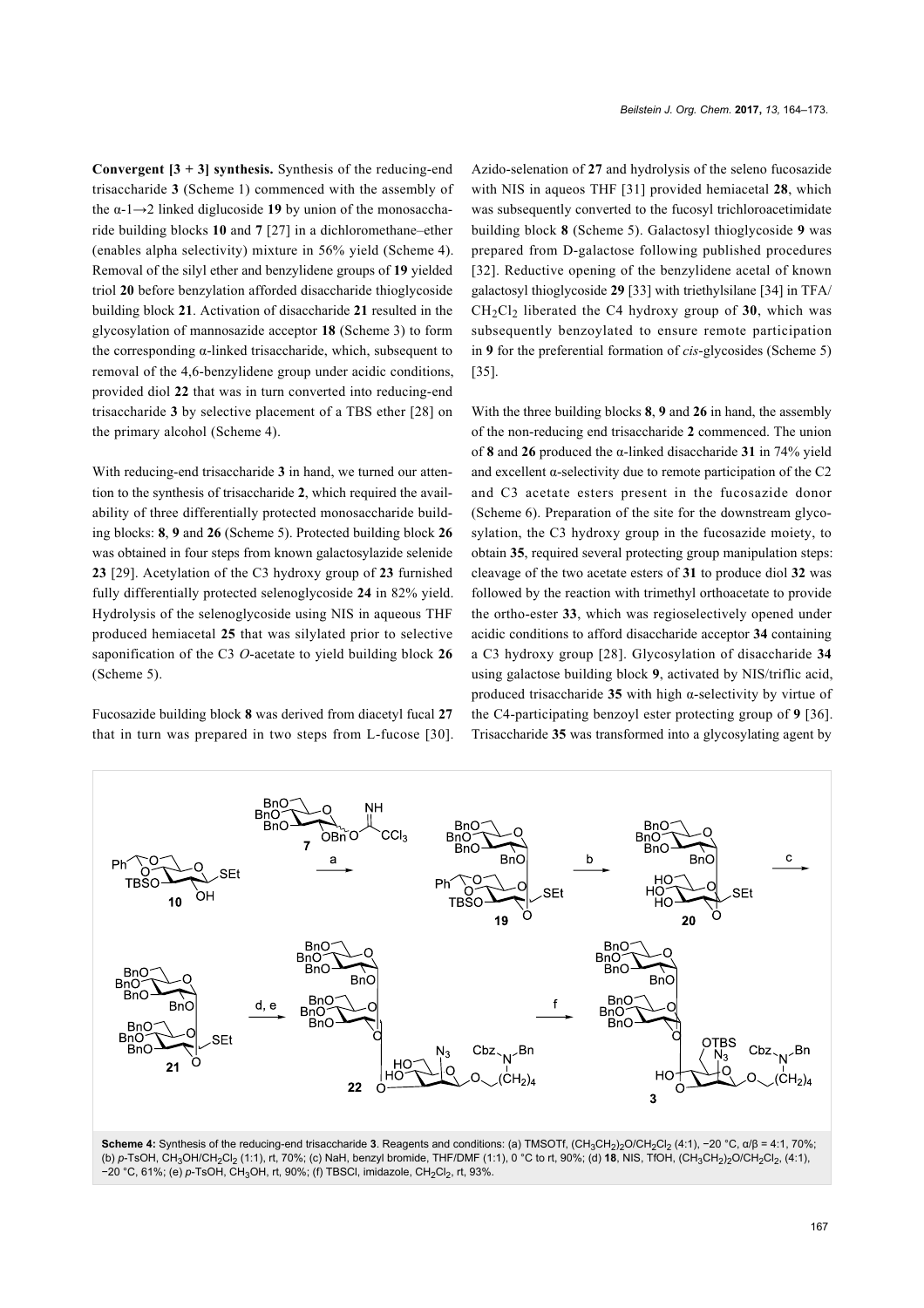<span id="page-4-0"></span>

Scheme 5: Synthesis of monosaccharide building blocks 8, 9 and 26. Reagents and conditions: (a) acetic anhydride, pyridine, CH<sub>2</sub>Cl<sub>2</sub>, rt, 18 h, 82%; (b) NIS, THF/H2O (1:1), rt; (c) 1) TBDPSCl, imidazole, DMF, rt; 2) NaOMe, MOH, rt, 68% over two steps; (d) (PhSe)2, BAIB, NaN3, CH2Cl2, rt, 24 h; (e) NIS, THF/H2O (1:1), rt, 80% over two steps; (f) CCl3CN, DBU, CH2Cl2, 0 °C to rt, 2 h, 72%; (g) TES, TFA, CH2Cl2, 0 °C, 6 h; (h) benzoyl chloride, pyridine, rt, 18 h, 80% over two steps.

<span id="page-4-1"></span>

removal of the anomeric TBDPS silyl ether using HF-pyridine and subsequent treatment with trichloroacetonitrile in the presence of catalytic amounts of DBU to afford glycosyl trichloroacetimidate trisaccharide **2** ([Scheme 1\)](#page-1-1).

With trisaccharide fragments **2** and **3** in hand, the convergent  $[3 + 3]$  approach ([Scheme 1](#page-1-1), route A) to the synthesis of the repeating unit hexasaccharide **36** ([Scheme 7](#page-5-0)) was attempted. The union of trisaccharides **2** and **3** using TMSOTf in aceto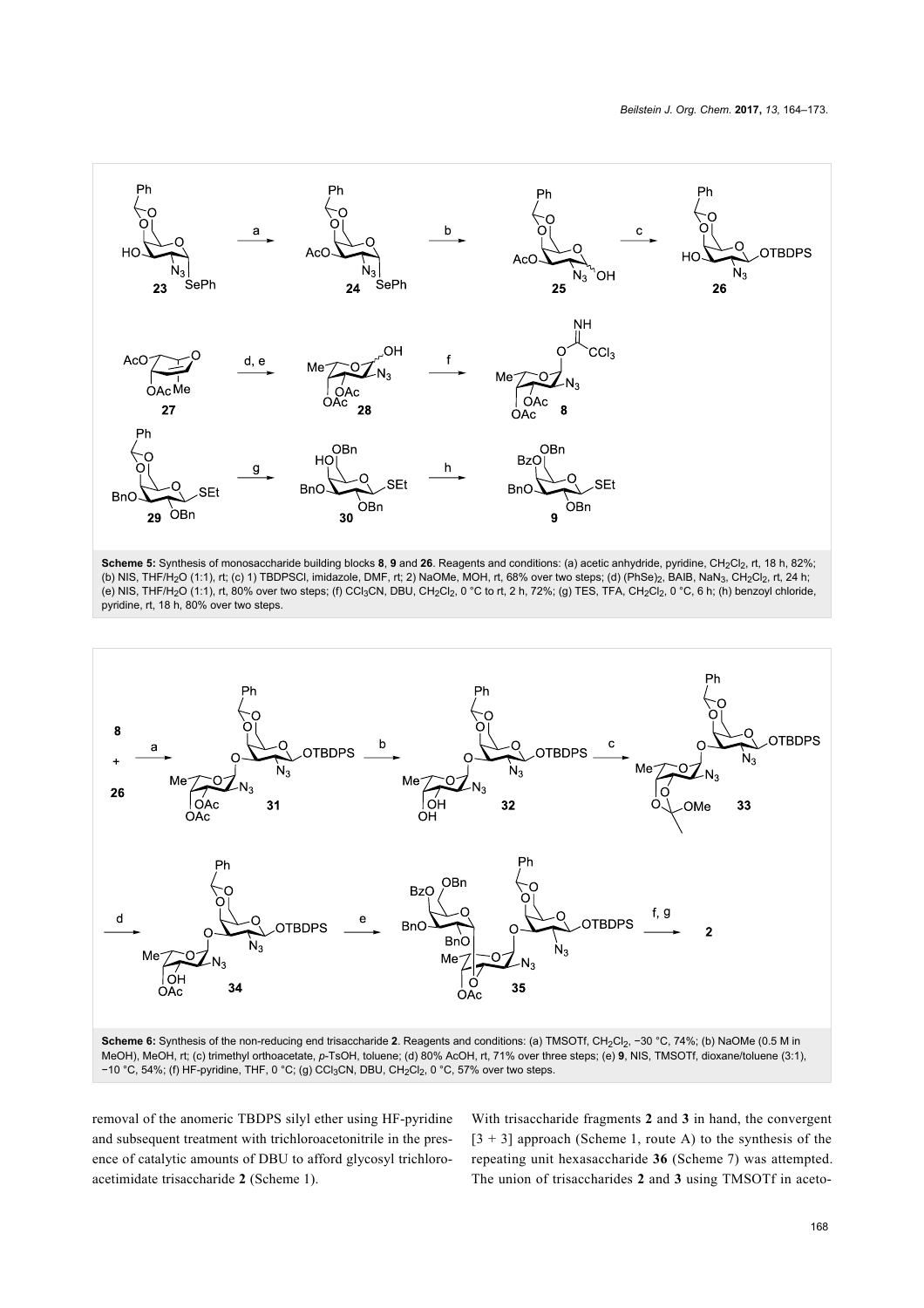nitrile as the activator did not yield the desired hexasaccharide **36**. Instead, trisaccharide acceptor **3** missing its C6 silyl ether protecting group **38** was recovered. The undesired outcome of this coupling step likely resulted from the poor nucleophilicity of **3** rather than a lack of reactivity of trisaccharide glycosylating agent **2**, as demonstrated by an experiment in which model monosaccharide **37** [\[29\]](#page-8-19) also failed to react with trisaccharide acceptor **3** and recovered **38** [\(Scheme 7](#page-5-0)).

In order to better understand the formation of the key disaccharide GalNAc→ManNAcA, a model glycosylation involving mannosazide **4** [\(Scheme 7](#page-5-0), prepared in four steps from **16**, see [Supporting Information File 1\)](#page-8-16) was explored. Differentially protected mannosazide **4** was successfully glycosylated using building blocks **5** or **37** to yield the corresponding disaccharide in 21% and 37% yield, respectively. The failure of the  $[3 + 3]$ coupling to produce hexasaccharide **36** was apparently a result of the poor nucleophilicity of the C4 hydroxy group in **3** rather than of problems associated with the glycosylating agents. The presence of a disaccharide appendage at the C3 position as well as a bulky TBS silyl ether at C6 may block the C4 hydroxy group.

The β-selectivity of glycosylations using glycosylating agents **5** and **37** even in acetonitrile was rather poor. Apparently, the "nitrile effect" [\[37,38\]](#page-9-1) is partially overruled by the participating nature of the C3 ester protecting groups Ac/Bz that leads to a preference for the *cis*-glycosidic α-linked product.

**Linear total synthesis of 12F repeating unit hexasaccharide 1.** The failure of the convergent  $[3 + 3]$  total synthesis approach prompted us to retreat to the linear avenue ([Scheme 1](#page-1-1), route B) towards the target oligosaccharide in order to avoid the sterically demanding late-stage glycosylation. Differentially pro-

<span id="page-5-0"></span>

**Scheme 7:** Attempted synthesis of hexasaccharide repeating unit **36** via a convergent [3 + 3] glycosylation strategy and exploratory control experiments. A) Failed [3 + 3] glycosylation; B) failed model [1 + 3] glycosylation; C) low yielding model coupling of two monosaccharides.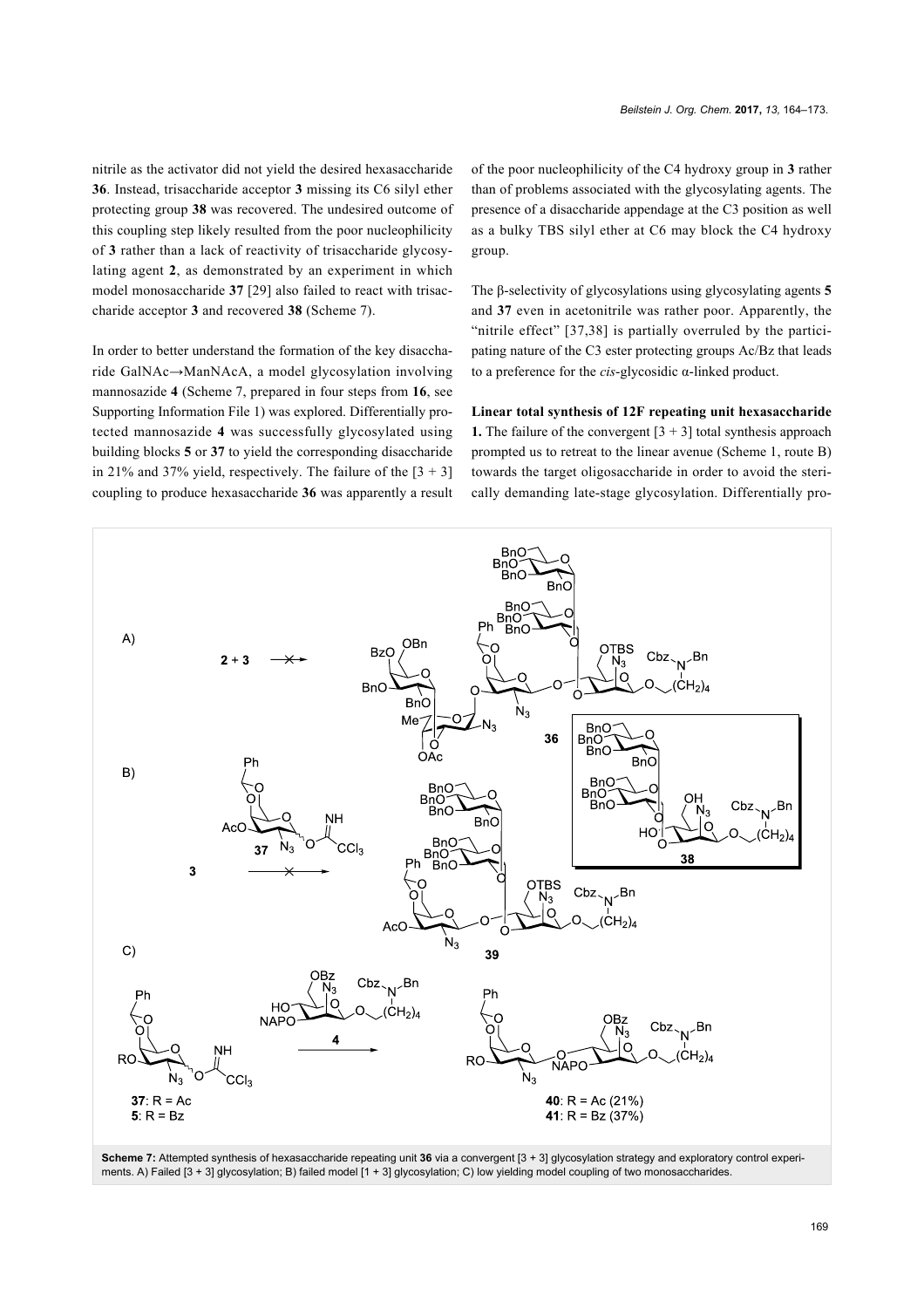tected mannosazide **4** served as the starting point for stepwise assembly from the reducing to the non-reducing end ([Scheme 8\)](#page-6-0). Union of **4** and **5** [\(Scheme 7](#page-5-0)) produced disaccharide **41** as the key intermediate, the naphthyl protecting group of which was cleaved in 70% yield using DDQ [\[37\]](#page-9-1) to afford **42**. Thioglycoside **43** failed to react with disaccharide **42** to furnish the desired trisaccharide **44**. Considering a potential "mismatch" [\[38\]](#page-9-2) between the thioglycoside glycosylating agent and the acceptor [\[39,40\]](#page-9-3) we explored whether the glucosyl trichloroacetimidate donor **6** ([Scheme 1\)](#page-1-1) would be more suitable. Indeed, glycosylation of disaccharide **42** with building block **6** using TMSOTf as the activator proceeded to produce trisaccharide **44** in 65% yield.

Removal of the C2 naphthyl ether using DDQ provided acceptor **45**, which in turn was reacted with glucosyl thioglycoside **7** in the presence of NIS and TfOH to produce α-linked tetrasaccharide **46** in 62% yield ([Scheme 8\)](#page-6-0). At this stage, the

<span id="page-6-0"></span>

Scheme 8: Linear assembly of fully protected hexasaccharide 51. Reagents and conditions: (a) DDQ, CH<sub>2</sub>Cl<sub>2</sub>/MeOH (9:1), rt, 70%; (b) 43, NIS, TfOH, CH<sub>2</sub>Cl<sub>2</sub>, −20 °C (no reaction) or **6**, TMSOTf, Et<sub>2</sub>O/CH<sub>2</sub>Cl<sub>2</sub> (4:1), −20 °C (65%); (c) DDQ, CH<sub>2</sub>Cl<sub>2</sub>/MeOH (9:1), rt, 55%; (d) **7**, TMSOTf, Et<sub>2</sub>O/ CH<sub>2</sub>Cl<sub>2</sub> (4:1), −20 °C, 62%; (e) NaOMe (0.5 M in MeOH), THF/MeOH (1:1), rt, 90%; (f) i. TEMPO, BAIB, CH<sub>2</sub>Cl<sub>2</sub>/H<sub>2</sub>O (4:1), rt; ii. MeI, K<sub>2</sub>CO<sub>3</sub>, DMF, rt, 35% over two steps; (g) **8**, TMSOTf, CH2Cl2, −20 °C, 77%; (h) i. NaOMe (0.5 M in MeOH), THF/MeOH (1:1); ii. trimethyl orthoacetate, *p*-TsOH, toluene; iii. 80% AcOH, rt, 27% over three steps; (i) **9**, NIS, TMSOTf, dioxane/toluene (3:1), −10 °C to 0 °C, 54%.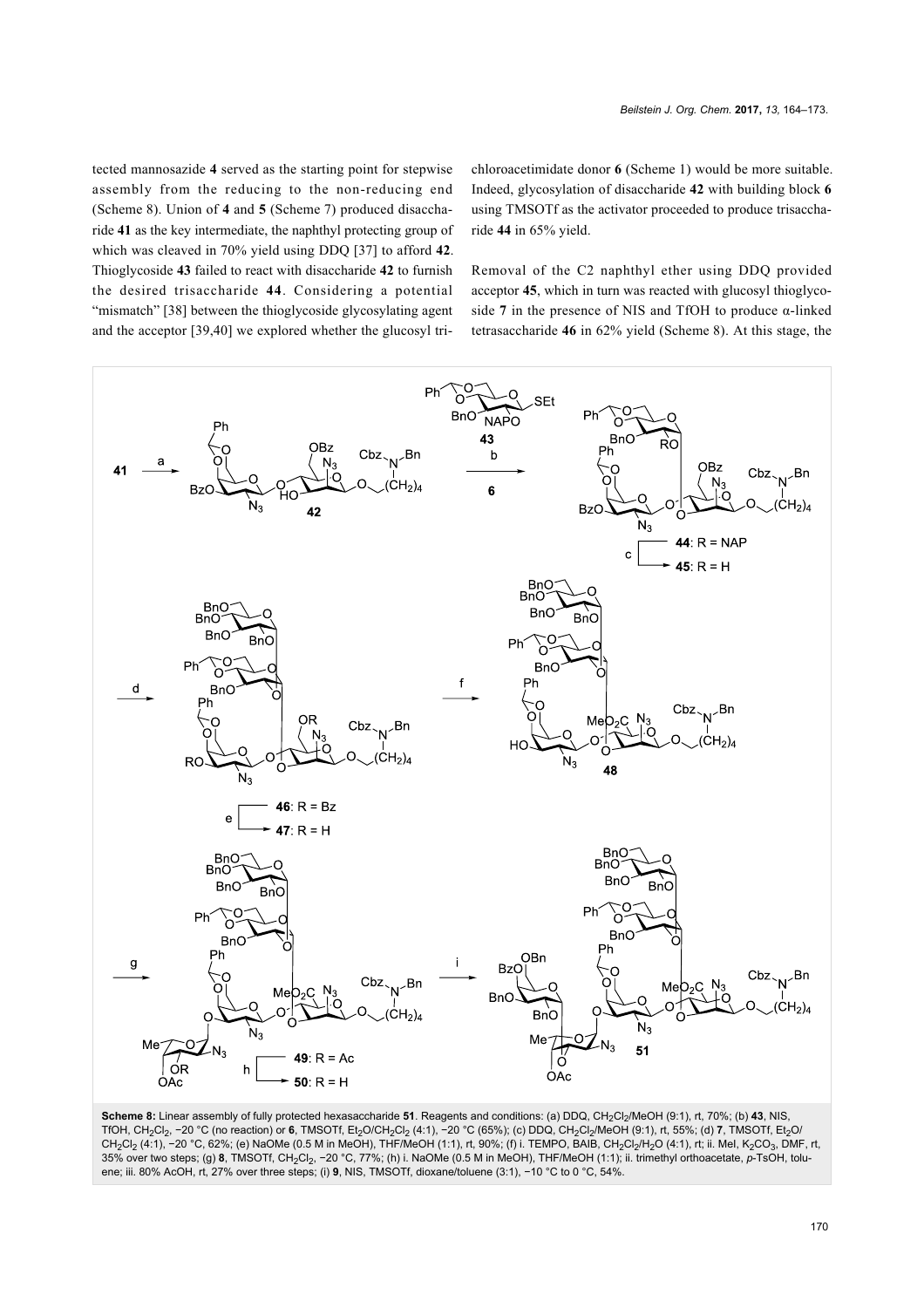2-azidomannose moiety of **46** was converted to the corresponding mannosaminuronic acid by cleaving the C6 benzoate ester using sodium methoxide in methanol and selective oxidation of the primary alcohol of **47** using BAIB/TEMPO. Tetrasaccharide acceptor **48** was obtained by esterification of the carboxylic acid under basic conditions using methyl iodide in 32% yield over three steps [\[41\]](#page-9-4). Next, TMSOTf activation of fucosyl trichloroacetimidate **8** [\(Scheme 1](#page-1-1)) catalyzed the glycosylation of methyl uronate **48** to afford pentasaccharide **49** exclusively as the α-isomer by virtue of remote participation of the 3-*O*-acetate group. In anticipation of the final glycosylation, the fucosazide moiety of **49** was converted into acceptor **50**. The desired hexasaccharide **51** was obtained as the α-anomer in 54% yield by coupling galactose building block **9** [\(Scheme 1\)](#page-1-1) to pentasaccharide **50** using NIS/TfOH in a mixture of toluene/dioxane. Again, the C4 benzoate ester of **9** ensured high selectivity for the desired *cis*-glycosidic linkage.

Global deprotection commenced with the conversion of the three azide groups present in compound **51** into NHAc groups in a single step using thioacetic acid in pyridine [\[42\]](#page-9-5) afforded triacetamide **52** in 65% yield; it is important to note that Zn-mediated reduction of **51** led to decomposition of the substrate. Ester saponification of **52** employing sodium methoxide

in methanol yielded none of the desired product **53** but rather the tentatively assigned β-elimination products **54** and **55**. Furthermore, an attempt at employing a more nucleophilic and less basic reagent such as a lithium hydroxide/hydrogen peroxide mixture did not provide relief from the problem, but instead also produced a mixture of undesired products. Adjustments in the sequence of deprotection steps by first carrying out hydrogenolysis using Pd/C in a mixture of AcOH/H<sub>2</sub>O/*t*-BuOH prior to ester hydrolysis using  $LiOH/H<sub>2</sub>O<sub>2</sub>$  enabled the hexasaccharide **1** to be obtained in 37% yield [\(Scheme 9\)](#page-7-0).

#### **Conclusion**

The first total synthesis of the *S. pneumoniae* serotype 12F capsular polysaccharide repeating unit hexasaccharide **1** was achieved by means of a linear approach. A convergent  $[3 + 3]$ total synthesis strategy failed, most likely due to steric crowding around the trisaccharide acceptor. The synthesis of **1** is an illustrative example of the challenges associated with state-of-the-art oligosaccharide assembly including steric, conformational, remote participation groups and solvent effects. It lends further credence to the linear assembly concept in which one monosaccharide unit at a time is incorporated, and which serves as the basis for automated glycan assembly [\[43\].](#page-9-6) With the synthetically sourced hexasaccharide repeating unit in hand detailed

<span id="page-7-0"></span>

**Scheme 9:** Global deprotection to furnish *S. pneumonia* serotype 12F repeating unit hexasaccharide **1**. Reagents and conditions: (a) thioacetic acid, pyridine, rt, 65%; (b) Zn, AcOH/Ac<sub>2</sub>O/THF, Cu<sub>2</sub>SO<sub>4</sub> (aq, decomposed); saponification conditions that lead to β-elimination (c) i. NaOMe (0.5 M in MeOH) in MeOH, ii. NaOH (4 M, 2 M, 1 M, 0.5 M, 0.1 M) solution in THF, iii. H<sub>2</sub>O<sub>2</sub> LiOH, THF, H<sub>2</sub>O; successful sequence (d) Pd/C, AcOH, H<sub>2</sub>O, *t*-BuOH (e) H<sub>2</sub>O<sub>2</sub> LiOH, THF, H<sub>2</sub>O, 37% over two steps.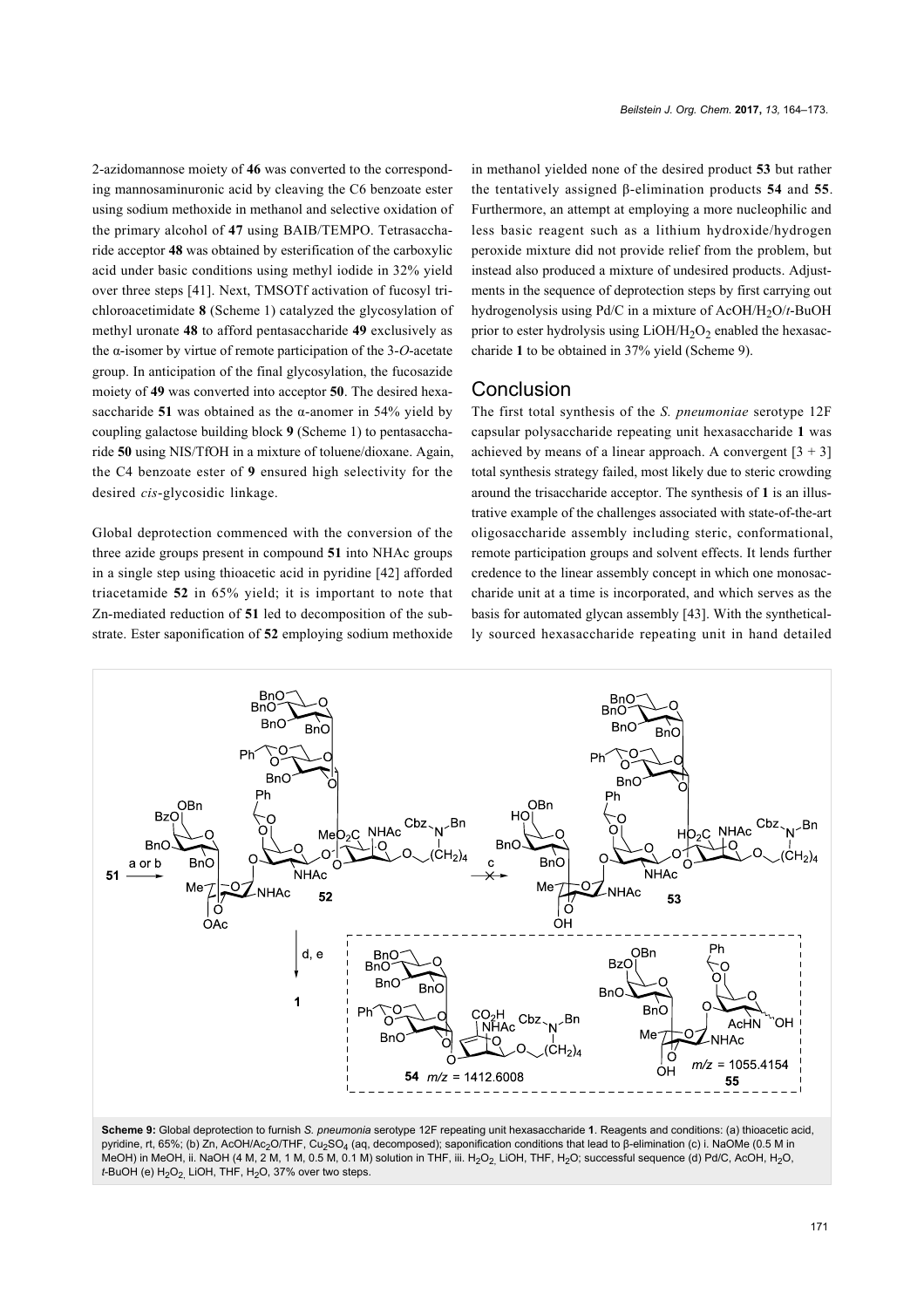immunological analysis of *S. pneumoniae* serotype 12F can be undertaken, and future work will address the expanded inclusion of this antigen in next-generation glycoconjugate vaccines.

#### Abbreviations

Ac: acetate ester; BAIB: bis(acetoxy)iodobenzene; Bz: benzoyl; CPS: capsular polysaccharide; DMF: *N,N*-dimethylformamide; EtOAc: ethyl acetate; GlcA: glucouronic acid; HPLC: highperformance liquid chromatography; Lev: levulinoyl; MALDI–TOF MS: matrix-assisted laser desorption/ ionization–time of flight mass spectrometry; NAP: 2-naphthylmethyl; TBS: *tert*-butyldimethylsilyl; THF: tetrahydrofuran; TMSOTf: trimethylsilyl trifluoromethanesulfonate.

### Supporting Information

#### <span id="page-8-16"></span>Supporting Information File 1

Experimental details and full characterization data of all new compounds.

[\[http://www.beilstein-journals.org/bjoc/content/](http://www.beilstein-journals.org/bjoc/content/supplementary/1860-5397-13-19-S1.pdf) [supplementary/1860-5397-13-19-S1.pdf\]](http://www.beilstein-journals.org/bjoc/content/supplementary/1860-5397-13-19-S1.pdf)

#### Acknowledgements

We thank the Max Planck Society and the Körber Foundation (Award to P.H.S.) for generous financial support and Dr. Allison Berger for editing the manuscript.

#### References

- <span id="page-8-0"></span>1. Friedländer, C. *Fortschr. Med.* **1883,** *1,* 715–733.
- 2. Pasteur, L. *Bull. Acad. Med. (Paris, Fr.)* **1881,** *10,* 94–103.
- 3. Sternberg, G. M. *Nat. Board Health Bull.* **1881,** *2,* 781–783.
- 4. Musher, D. M. *Clin. Infect. Dis.* **1992,** *14,* 801–809. [doi:10.1093/clinids/14.4.801](https://doi.org/10.1093%2Fclinids%2F14.4.801)
- 5. O'Brien, K. L.; Wolfson, L. J.; Watt, J. P.; Henkle, E.; Deloria-Knoll, M.; McCall, N.; Lee, E.; Mulholland, K.; Levine, O. S.; Cherian, T. *Lancet* **2009,** *374,* 893–902. [doi:10.1016/S0140-6736\(09\)61204-6](https://doi.org/10.1016%2FS0140-6736%2809%2961204-6)
- 6. Henrichsen, J. *J. Clin. Microbiol.* **1995,** *33,* 2759–2762.
- <span id="page-8-1"></span>7. Lund, E.; Henrichsen, J. Laboratory Diagnosis, Serology and Epidemiology of *Streptococcus pneumoniae*. In *Methods in Microbiology;* Bergan, T.; Norris, J. R., Eds.; Academic Press, 1978; Vol. 12, pp 241–262.
- <span id="page-8-2"></span>8. Reeves, R. E.; Goebel, W. E. *J. Biol. Chem.* **1941,** *139,* 511–519.
- 9. Moxon, E. R.; Kroll, J. S. *Curr. Top. Microbiol. Immunol.* **1990,** *150,* 65–85. [doi:10.1007/978-3-642-74694-9\\_4](https://doi.org/10.1007%2F978-3-642-74694-9_4)
- 10.Austrian, R. *Clin. Infect. Dis.* **1981,** *3* (Suppl. S1), S1–S17. [doi:10.1093/clinids/3.Supplement\\_1.S1](https://doi.org/10.1093%2Fclinids%2F3.Supplement_1.S1)
- 11.Austrian, R. *Clin. Infect. Dis.* **1989,** *11* (Suppl. S3), S598–S602. [doi:10.1093/clinids/11.Supplement\\_3.S598](https://doi.org/10.1093%2Fclinids%2F11.Supplement_3.S598)
- <span id="page-8-3"></span>12. Committee on Infectious Diseases. *Pediatrics* **2010,** *126,* 186–190.
- 13.Plosker, G. L. *Pediatr. Drugs* **2013,** *15,* 403–423. [doi:10.1007/s40272-013-0047-z](https://doi.org/10.1007%2Fs40272-013-0047-z)
- <span id="page-8-4"></span>14. Park, I. H.; Pritchard, D. G.; Cartee, R.; Brandao, A.; Brandileone, M. C. C.; Nahm, M. H. *J. Clin. Microbiol.* **2007,** *45,* 1225–1233. [doi:10.1128/JCM.02199-06](https://doi.org/10.1128%2FJCM.02199-06)
- <span id="page-8-5"></span>15. Heidelberger, M.; Avery, O. T. *J. Exp. Med.* **1924,** *40,* 301–316. [doi:10.1084/jem.40.3.301](https://doi.org/10.1084%2Fjem.40.3.301)
- <span id="page-8-6"></span>16. Calix, J. J.; Nahm, M. H. *J. Infect. Dis.* **2010,** *202,* 29–38. [doi:10.1086/653123](https://doi.org/10.1086%2F653123)
- <span id="page-8-7"></span>17. Robbins, J. B.; Austrian, R.; Lee, C. J.; Rastogi, S. C.; Schiffman, G.; Henrichsen, J.; Makela, P. H.; Broome, C. V.; Facklam, R. R.; Tiesjema, R. H.; Parke, J. C. *J. Infect. Dis.* **1983,** *148,* 1136–1159. [doi:10.1093/infdis/148.6.1136](https://doi.org/10.1093%2Finfdis%2F148.6.1136)
- <span id="page-8-8"></span>18. Rodgers, G. L.; Arguedas, A.; Cohen, R.; Dagan, R. *Vaccine* **2009,** *27,* 3802–3810. [doi:10.1016/j.vaccine.2009.04.021](https://doi.org/10.1016%2Fj.vaccine.2009.04.021)
- <span id="page-8-9"></span>19.Oberli, M. A.; Tamborrini, M.; Tsai, Y.-H.; Werz, D. B.; Horlacher, T.; Adibekian, A.; Gauss, D.; Möller, H. M.; Pluschke, G.; Seeberger, P. H. *J. Am. Chem. Soc.* **2010,** *132,* 10239–10241. [doi:10.1021/ja104027w](https://doi.org/10.1021%2Fja104027w)
- <span id="page-8-10"></span>20.Werz, D. B.; Seeberger, P. H. *Angew. Chem., Int. Ed.* **2005,** *44,* 6315–6318. [doi:10.1002/anie.200502615](https://doi.org/10.1002%2Fanie.200502615)
- 21.Tamborrini, M.; Werz, D. B.; Frey, J.; Pluschke, G.; Seeberger, P. H. *Angew. Chem., Int. Ed.* **2006,** *45,* 6581–6582. [doi:10.1002/anie.200602048](https://doi.org/10.1002%2Fanie.200602048)
- <span id="page-8-11"></span>22. Johnson, M. A.; Pinto, B. M. *J. Am. Chem. Soc.* **2002,** *124,* 15368–15374. [doi:10.1021/ja020983v](https://doi.org/10.1021%2Fja020983v)
- <span id="page-8-12"></span>23.Yu, X. H.; Sun, Y.; Frasch, C.; Concepcion, N.; Nahm, M. H. *Clin. Diagn. Lab. Immunol.* **1999,** *6,* 519–524.
- <span id="page-8-13"></span>24. Codée, J. D. C.; Christina, A. E.; Walvoort, M. T. C.; Overkleeft, H. S.; van der Marel, G. A. Uronic Acids in Oligosaccharide and Glycoconjugate Synthesis. In *Reactivity Tuning in Oligosaccharide Assembly;* Fraser-Reid, B.; Cristóbal López, J., Eds.; Springer-Verlag: Berlin, 2011; Vol. 301, pp 253–289. [doi:10.1007/128\\_2010\\_111](https://doi.org/10.1007%2F128_2010_111)
- <span id="page-8-14"></span>25. van den Bos, L. J.; Codée, J. D. C.; Litjens, R. E. J. N.; Dinkelaar, J.; Overkleeft, H. S.; van der Marel, G. A. *Eur. J. Org. Chem.* **2007,** 3963–3976. [doi:10.1002/ejoc.200700101](https://doi.org/10.1002%2Fejoc.200700101)
- <span id="page-8-15"></span>26. Lefeber, D. J.; Kamerling, J. P.; Vliegenthart, J. F. G. *Chem. – Eur. J.* **2001,** *7,* 4411–4421. [doi:10.1002/1521-3765\(20011015\)7:20<4411::AID-CHEM4411>3.0.C](https://doi.org/10.1002%2F1521-3765%2820011015%297%3A20%3C4411%3A%3AAID-CHEM4411%3E3.0.CO%3B2-T)  $O:2-T$
- <span id="page-8-17"></span>27.Allevi, P.; Paroni, R.; Ragusa, A.; Anastasia, M. *Tetrahedron: Asymmetry* **2004,** *15,* 3139–3148. [doi:10.1016/j.tetasy.2004.08.006](https://doi.org/10.1016%2Fj.tetasy.2004.08.006)
- <span id="page-8-18"></span>28. de Jong, A.-R.; Hagen, B.; van der Ark, V.; Overkleeft, H. S.; Codée, J. D. C.; van der Marel, G. A. *J. Org. Chem.* **2012,** *77,* 108–125. [doi:10.1021/jo201586r](https://doi.org/10.1021%2Fjo201586r)
- <span id="page-8-19"></span>29.Polat, T.; Wong, C.-H. *J. Am. Chem. Soc.* **2007,** *129,* 12795–12800. [doi:10.1021/ja073098r](https://doi.org/10.1021%2Fja073098r)
- <span id="page-8-20"></span>30.Wang, Z.; Xu, Y.; Yang, B.; Tiruchinapally, G.; Sun, B.; Liu, R.; Dulaney, S.; Liu, J.; Huang, X. *Chem. – Eur. J.* **2010,** *16,* 8365–8375. [doi:10.1002/chem.201000987](https://doi.org/10.1002%2Fchem.201000987)
- <span id="page-8-21"></span>31.Wu, X.; Cui, L.; Lipinski, T.; Bundle, D. R. *Chem. – Eur. J.* **2010,** *16,* 3476–3488. [doi:10.1002/chem.200902460](https://doi.org/10.1002%2Fchem.200902460)
- <span id="page-8-22"></span>32.Kramer, S.; Nolting, B.; Ott, A.-J.; Vogel, C. *J. Carbohydr. Chem.* **2000,** *19,* 891–921. [doi:10.1080/07328300008544125](https://doi.org/10.1080%2F07328300008544125)
- <span id="page-8-23"></span>33. Daragics, K.; Fügedi, P. *Tetrahedron Lett.* **2009,** *50,* 2914–2916. [doi:10.1016/j.tetlet.2009.03.194](https://doi.org/10.1016%2Fj.tetlet.2009.03.194)
- <span id="page-8-24"></span>34.Eller, S.; Collot, M.; Yin, J.; Hahm, H. S.; Seeberger, P. H. *Angew. Chem., Int. Ed.* **2013,** *52,* 5858–5861. [doi:10.1002/anie.201210132](https://doi.org/10.1002%2Fanie.201210132)
- <span id="page-8-25"></span>35. Demchenko, A. V.; Rousson, E.; Boons, G.-J. *Tetrahedron Lett.* **1999,** *40,* 6523–6526. [doi:10.1016/S0040-4039\(99\)01203-4](https://doi.org/10.1016%2FS0040-4039%2899%2901203-4)